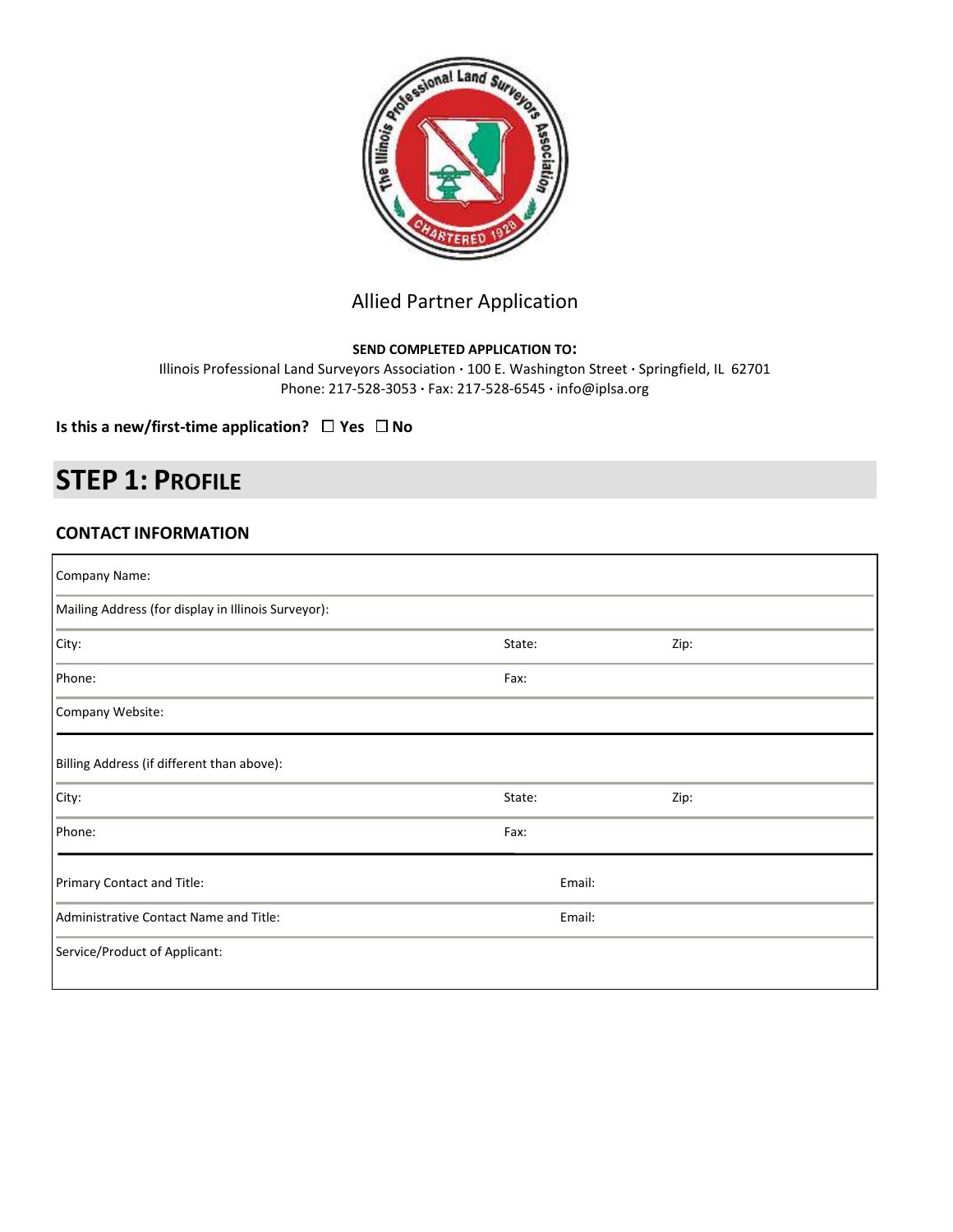# **STEP 2: ALLIED PARTNER APPLICATION**

*Allied Partner membership is available to businesses or organizations that are actively engaged in a business or profession related to land surveying, supplying goods or services to land surveyors.* 

### **Allied Partner Basic**

Benefits include:

- **Exclusive Discounts** You receive first-class treatment and a \$250 discount on exhibit space for the IPLSA Annual Conference as well as discounts on sponsorships and advertising.
- *Illinois Surveyor* Allied Partner companies are recognized in the *Illinois Surveyor* quarterly newsletter.
- **NEW** Allied Partner logo with URL link o[n www.iplsa.org](http://www.iplsa.org/). When land surveyors need specific tools and resources, they'll know exactly how to find you.
- **Free electronic resources**  Stay on top with up-to-the-minute industry news and information through the membersonly *Illinois Surveyor* quarterly newsletter*, Surveyor Express* bi-weekly news brief and IPLSA website[, www.iplsa.org.](http://www.iplsa.org/)
- **Advocacy** IPLSA is your voice in Springfield and on Capitol Hill.
- **Career Center** IPLSA members can post jobs in our website employment opportunities section. Anyone can view the jobs, so jobseekers everywhere can see the opportunities you have available!
- **NEW Free Regulatory Updates** with State House Rocks video series and more.
- **Member's Only Website** Allied Partner Primary Contact will have access to the Members Only section of www.iplsa.org

#### **Allied Partner Plus**

- Everything included in the Allied Partner Basic membership
- Free *Illinoi*s *Surveyor* Advertising for two issues (Value \$600)
- Recognition as Allied Partner with logo and URL link in two eblast communications to IPLSA members (Value: \$600)

#### **Allied Partner Premium**

- Everything included in the Allied Partner Basic benefits.
- Free *Illinois Surveyor* Advertising for four issues (Value \$1200)
- Recognition as Allied Partner with logo and URL link in two eblast communications to IPLSA members (Value: \$600)
- Free Exhibitor Booth at Annual Conference (Value: \$950)

| <b>Tier</b>                 | <b>Dues</b> | <b>Enclosed</b> |
|-----------------------------|-------------|-----------------|
| <b>Allied Partner Basic</b> | \$450       |                 |
| <b>Allied Partner Plus</b>  | \$950       |                 |
| Allied Partner Premium      | \$2,500     |                 |

| Payment Method - Fax or Mail<br>□ Check (payable to IPLSA)<br>$\Box$ Visa $\Box$ MasterCard $\Box$ Amex<br>Card |      | Please mail your checks to:<br>Illinois Professional Land<br><b>Surveyors Association</b><br>100 E Washington St.<br>Springfield, IL 62701<br>$(217) 528 - 3053$ |  |
|-----------------------------------------------------------------------------------------------------------------|------|------------------------------------------------------------------------------------------------------------------------------------------------------------------|--|
| Exp. Date<br>Signature                                                                                          | SEC# | Check #<br>Amount:                                                                                                                                               |  |

Signature/Title\_\_\_\_\_\_\_\_\_\_\_\_\_\_\_\_\_\_\_\_\_\_\_\_\_\_\_\_\_\_\_\_\_\_\_\_\_\_\_\_\_\_\_\_\_\_\_\_\_\_\_\_\_\_\_\_\_Date\_\_\_\_\_\_\_\_\_\_\_\_\_\_\_\_\_\_\_\_\_\_\_\_\_\_\_\_\_\_\_\_\_